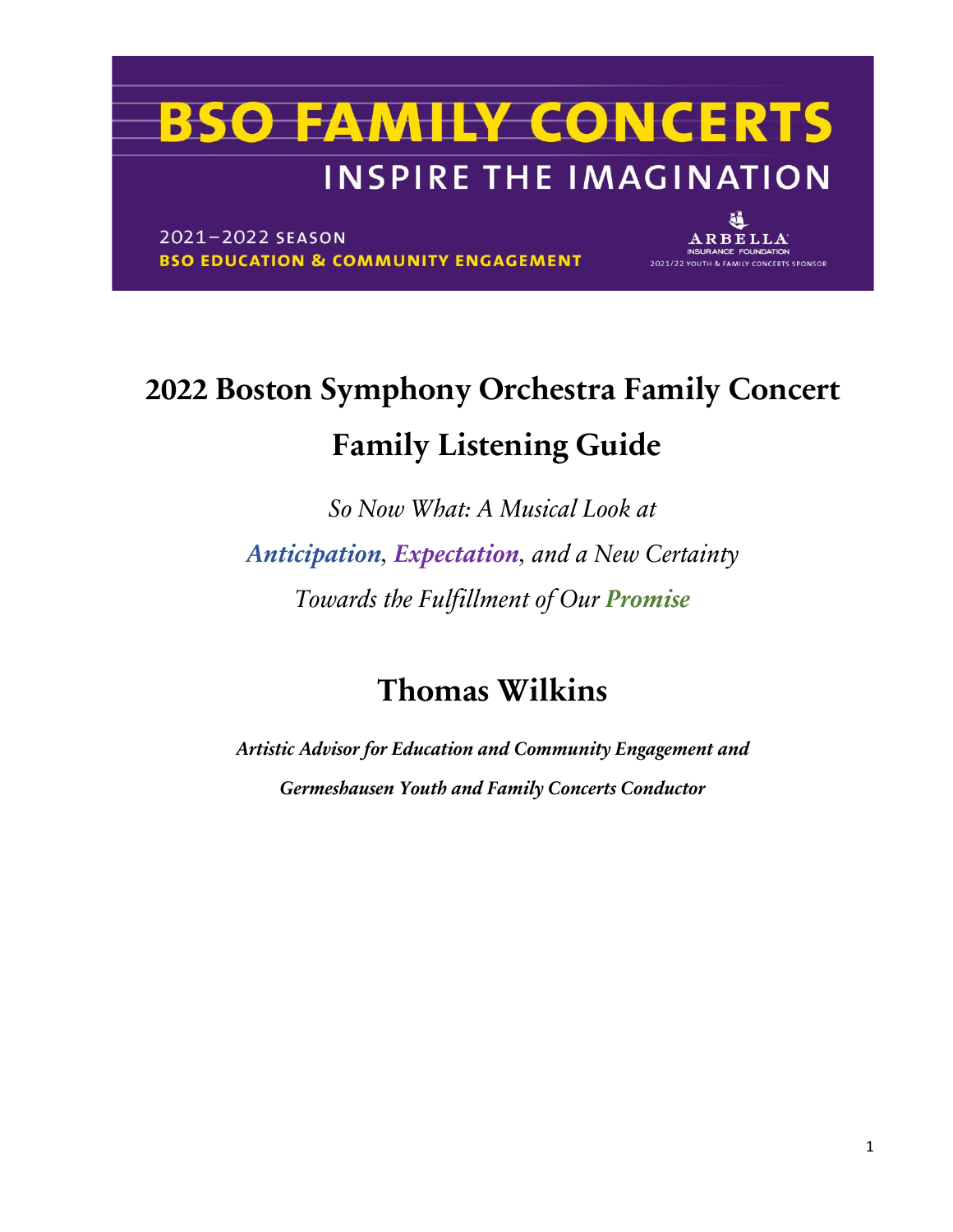2021-2022 SEASON **BSO EDUCATION & COMMUNITY ENGAGEMENT** 

Thank you to the educators who helped create our Youth and Family Concerts Resources:

ARBELLA

2021/22 YOUTH & FAMILY CONCERTS SPONSOR

Stephen Bloom (Lynnfield Public Schools) Jacqueline Carvey (Stoughton Public Schools) Janna Comeau (North Reading Public Schools) Maria Doreste Velazquez (Boston Public Schools) Kathryn Ferris (Marblehead Public Schools) Paul Pitts (Boston Public Schools) Eva Ostrovsky-Kaminsky (Melrose Public Schools) Lynn Rubin (Arlington Public Schools) Stephanie M. Riley (Dennis-Yarmouth Public Schools) Kimberly Tower (Lowell Public Schools) Blake Siskavich (Lincoln Public Schools)

We hope these materials are helpful in creating a fun and meaningful concert experience for your family. We also hope that your Family Concert experience is the start (or continuation) of a long-term relationship with the BSO and orchestral music!

Please let us know what you enjoy, find useful, and would like more of next time. We encourage you to send your comments to [education@bso.org.](mailto:education@bso.org)

With appreciation,

The Boston Symphony Orchestra's Educators Advisory Council and The Education and Community Engagement Department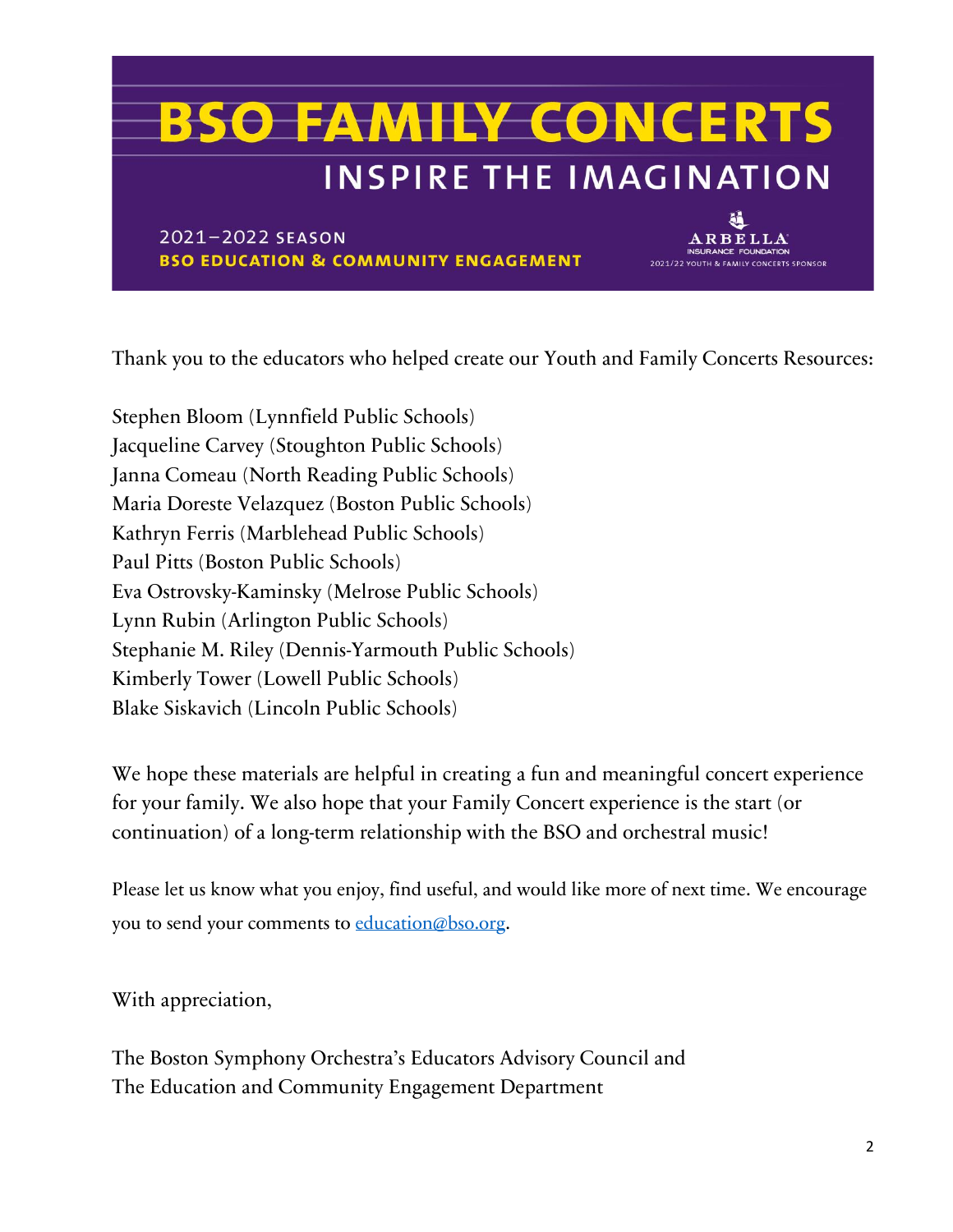U

ARBELLA

2021/22 YOUTH & FAMILY CONCERTS SPONSOR

2021-2022 SEASON **BSO EDUCATION & COMMUNITY ENGAGEMENT** 

#### **TABLE OF CONTENTS**

| <b>Explore Symphony Hall and the Concert Theme</b> | p.4 |
|----------------------------------------------------|-----|
| <b>Explore Your Musical History</b>                | p.5 |

#### **Background Information and Listening Guides**

The following program includes a guide to help you anticipate the **louder** and quieter parts of the music you will hear. Read the key for each piece from left to right. The symbol  $\Box$ )) indicates a quieter part; the symbol  $\Box$ ) indicates a louder part.

| <b>Peter BOYER</b> | Silver Fanfare                                    | p. 6  |
|--------------------|---------------------------------------------------|-------|
| <b>GROFÉ</b>       | Sunrise, from the <i>Grand Canyon</i> Suite       | p. 7  |
| <b>BRITTEN</b>     | Storm, from Four Sea Interludes from Peter Grimes | p. 9  |
| <b>MASCAGNI</b>    | Intermezzo, from Cavelleria Rusticana             | p. 11 |
| <b>SCHUMAN</b>     | Chester, from New England Triptych                | p. 13 |
| <b>PRICE</b>       | Juba Dance, from Symphony No. 1                   | p. 15 |
| <b>LISZT</b>       | Les Préludes, Symphonic poem                      | p. 17 |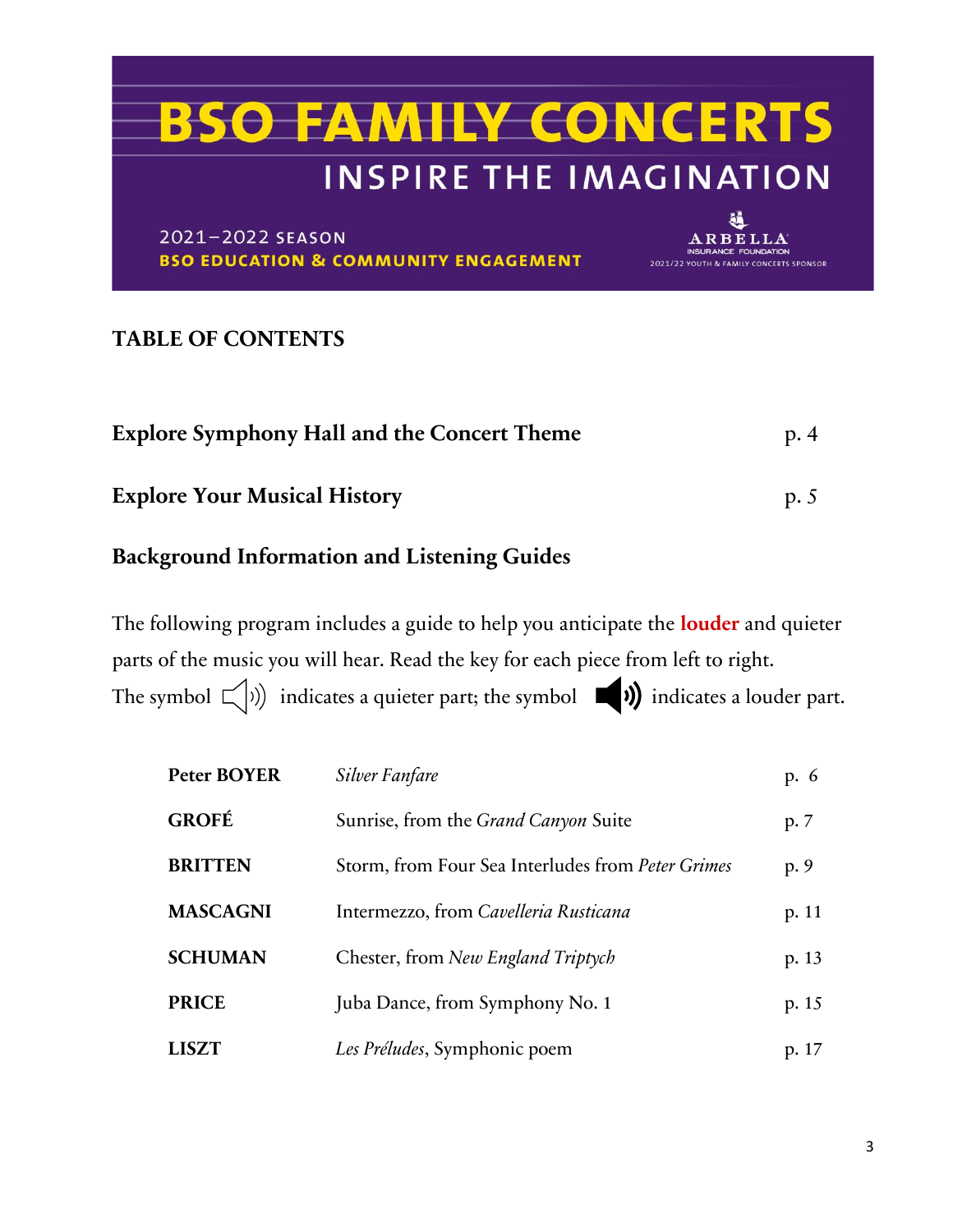2021-2022 SEASON **BSO EDUCATION & COMMUNITY ENGAGEMENT** 

ARBELLA 2021/22 YOUTH & FAMILY CONCERTS SPONSOR

#### **EXPLORE SYMPHONY HALL**

We encourage families to visit the **Boston Symphony Orchestra website** to learn interesting facts about the history and unique design of Symphony Hall.

#### **EXPLORE THE THEME**

As a family, you may like to talk about the words and ideas in this concert's title. **Some possible conversation starters:**

**ANTICIPATION:** When you look forward to something that is going to happen in the future.

**When have you felt anticipation?** How many **synonyms** can you think of for the word "anticipate"? (Synonyms are words that have the same or almost the same meaning.)

How many **antonyms** can you think of for the word "anticipate"? (Antonyms are words that have opposite meanings.)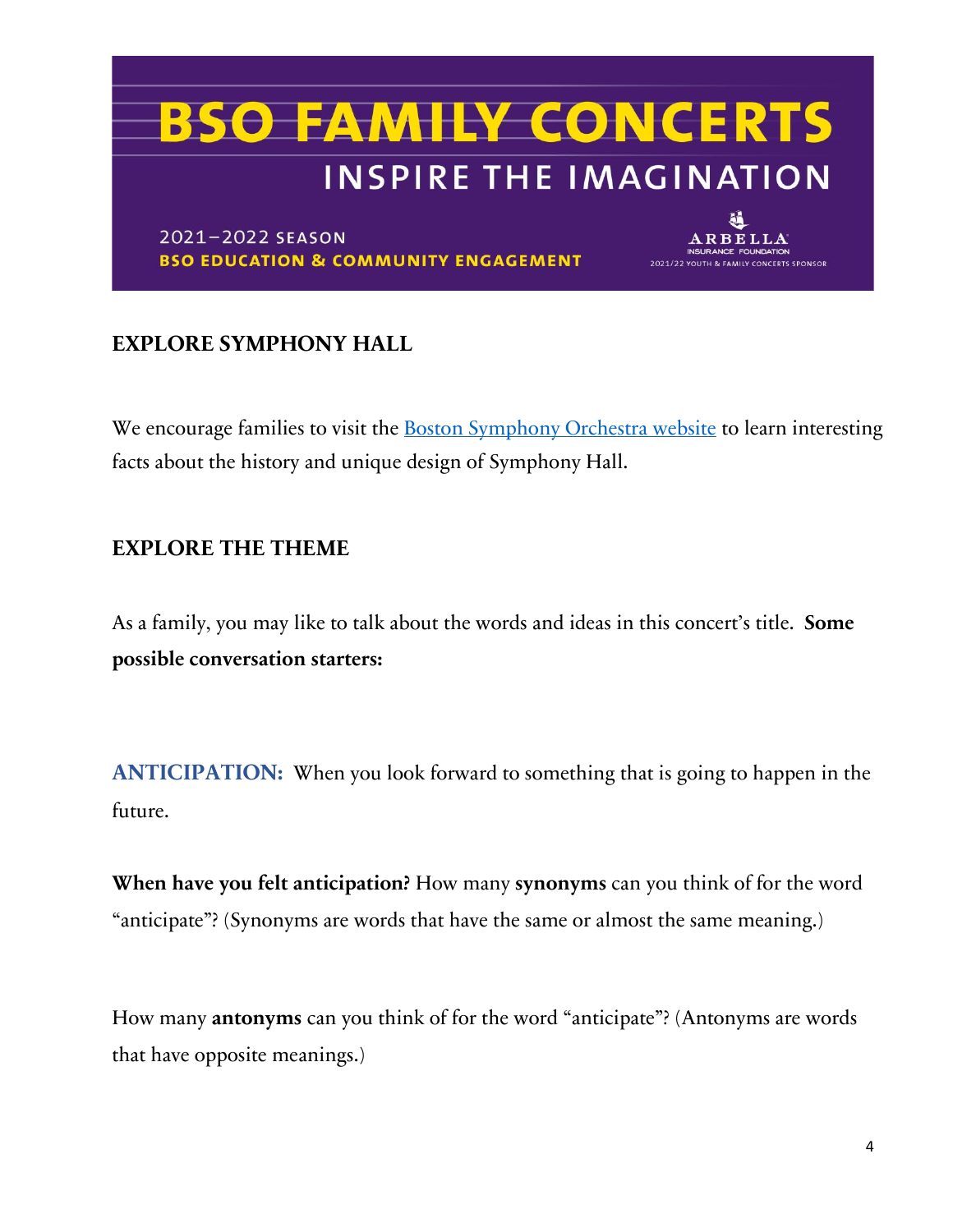### **BSO FAMILY CONCERTS INSPIRE THE IMAGINATION** 2021-2022 SEASON ARBELLA **BSO EDUCATION & COMMUNITY ENGAGEMENT**

**2021/22 YOUTH & FAMILY CONCERTS SPONSOR** 

**EXPECTATION:** When you feel eager for something specific to happen.

**When have you experienced expectation about something that's going to happen?**

How many **synonyms** can you think of for the word "expectation"? How many **antonyms** can you think of for the word "expectation"?

**PROMISE:** Promise is a word with many jobs. It can be a noun or a verb (action word).

For the concert, Maestro Wilkins uses "promise" as a noun, meaning **the potential for positive things that lie ahead in the future.** 

Can you think of other kinds of "promises"?

#### **EXPLORE YOUR MUSICAL HISTORY!**

Before or after the concert, discuss how music has been important to members of your family. **Some possible conversation starters:**

- How is music important to you?
- What role has music played in your family, both now and in the past?
- What family musical traditions do you talk about or carry on today?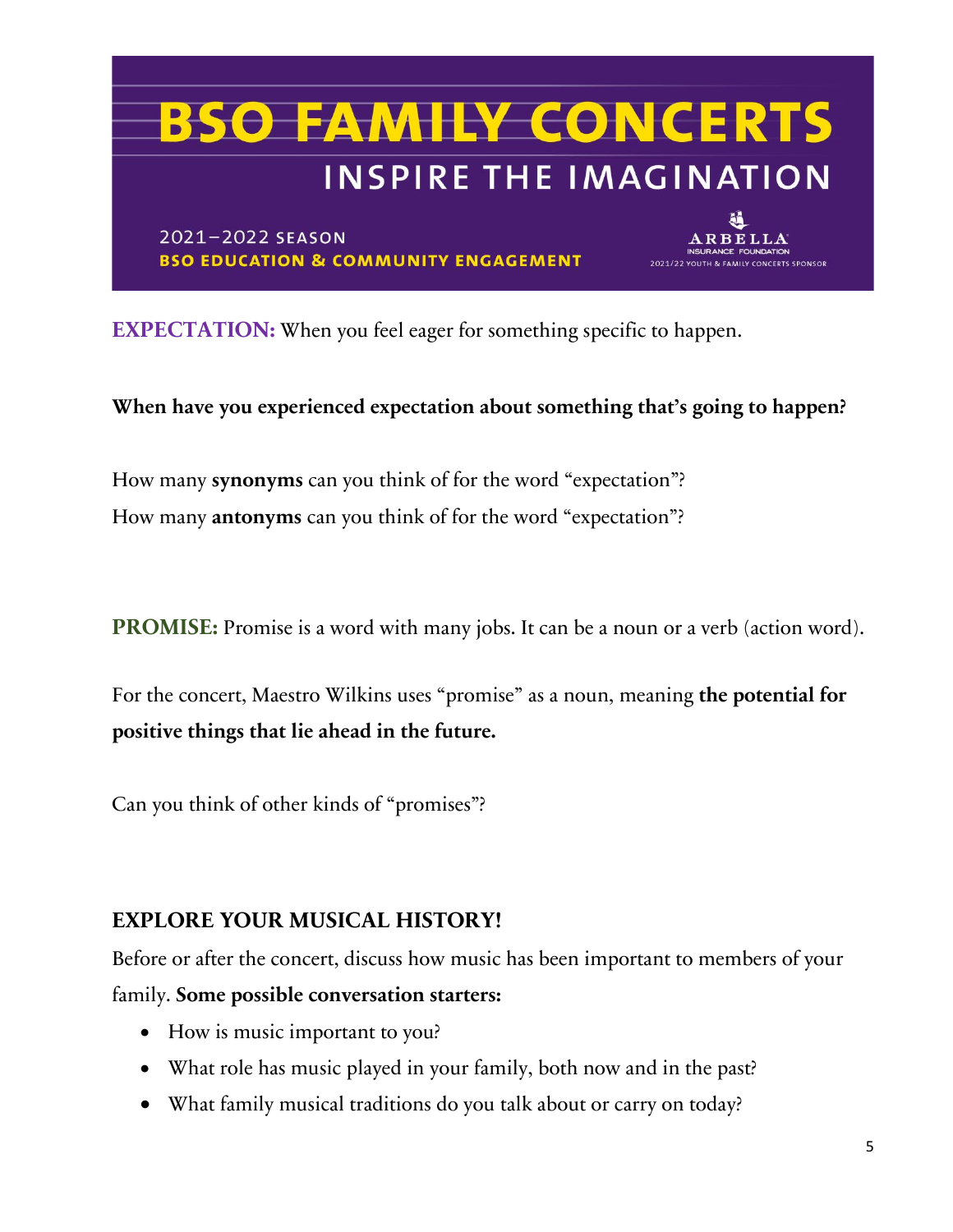2021-2022 SEASON **BSO EDUCATION & COMMUNITY ENGAGEMENT** 

ARBELLA 2021/22 YOUTH & FAMILY CONCERTS SPONSOR

*Silver Fanfare* **by Peter Boyer (b. 1970)**



American composer **Peter Boyer** was born in Providence, Rhode Island, and has written for many major orchestras. In 2010, the Boston Pops Orchestra and conductor Keith Lockhart commissioned Boyer's *The Dream Lives On: A Portrait of the Kennedy Brothers* as part of their 125th anniversary season. *Silver Fanfare* is a powerful and rousing concert opener. It is popular for special occasions, such as season-opening concerts by the Hollywood Bowl Orchestra (led by conductor Thomas Wilkins!) and the Boston Pops. The "President's Own" U.S. Marine Band performed it on tour – you can watch this version (use the second link in the "Listen" section below). Fanfares mark the beginning of something, and Boyer originally wrote the *Silver Fanfare* as the first movement of a larger piece to commemorate the Pacific Symphony's 25th (or "silver") anniversary.

#### **Things to listen and look for:**

This is a fast and dramatic piece, which is sometimes played with fireworks on the Fourth of July. It begins **loud** … then gets softer and playful … and ends **loud** again!

Listen for **percussion**, then **brass**, then **woodwinds**. When can you hear **bells**?

Use the links below to listen to (and watch different orchestras playing) *Silver Fanfare*: https://www.youtube.com/watch?v=PUMmPdFsauQ https://www.youtube.com/watch?v=bCymaLhQGaE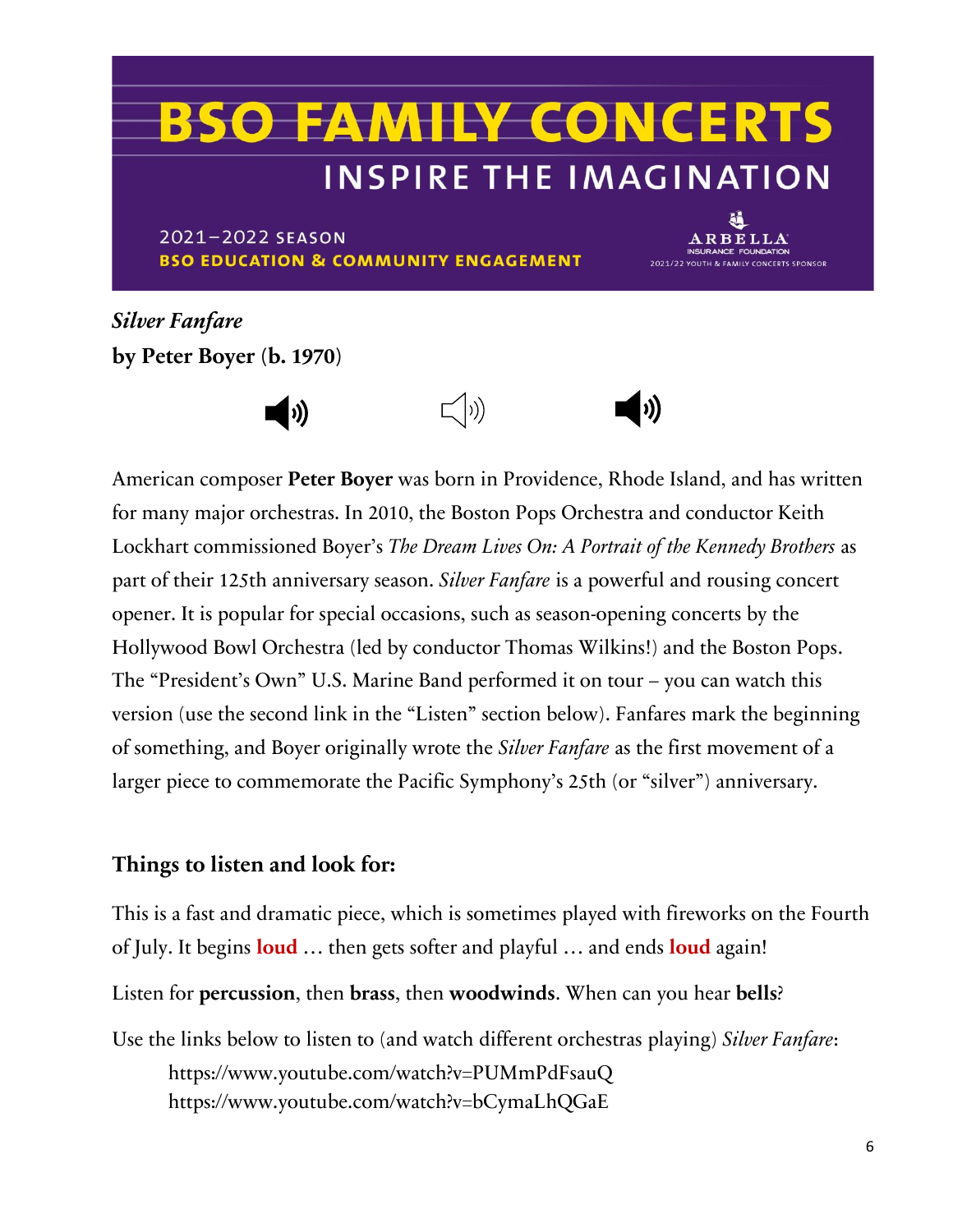2021-2022 SEASON **BSO EDUCATION & COMMUNITY ENGAGEMENT** 

ARBELLA 2021/22 YOUTH & FAMILY CONCERTS SPONSOR

**Sunrise, from the** *Grand Canyon* **Suite by Ferde Grofé (1892-1972)**



**Ferde Grofé** (1892-1972) was born in New York City and studied music in Germany as a child, learning to play several instruments. He left home as a teenager and did odd jobs before earning his living solely through music, playing with the Los Angeles Philharmonic and with cabaret bands as well as on movie sets. Grofé's career encompassed virtually every aspect of musical life. He performed and recorded as a pianist, conducted, and even formed his own orchestra. He was also active as a film composer in Hollywood and was nominated for an Academy Award. Walt Disney made a live-action documentary film of the Grand Canyon using music from Grofé's *Grand Canyon* Suite. Due to its use by Disney, in cartoons, and in television commercials, the suite's "On the Trail" movement became familiar to generations of Americans.

 $\blacktriangleleft$  i)

The *Grand Canyon* Suite illustrates five "views" of the canyon in five movements: "Sunrise" (the piece you will hear in this concert), "The Painted Desert," "On the Trail," "Sunset." and "Cloudburst."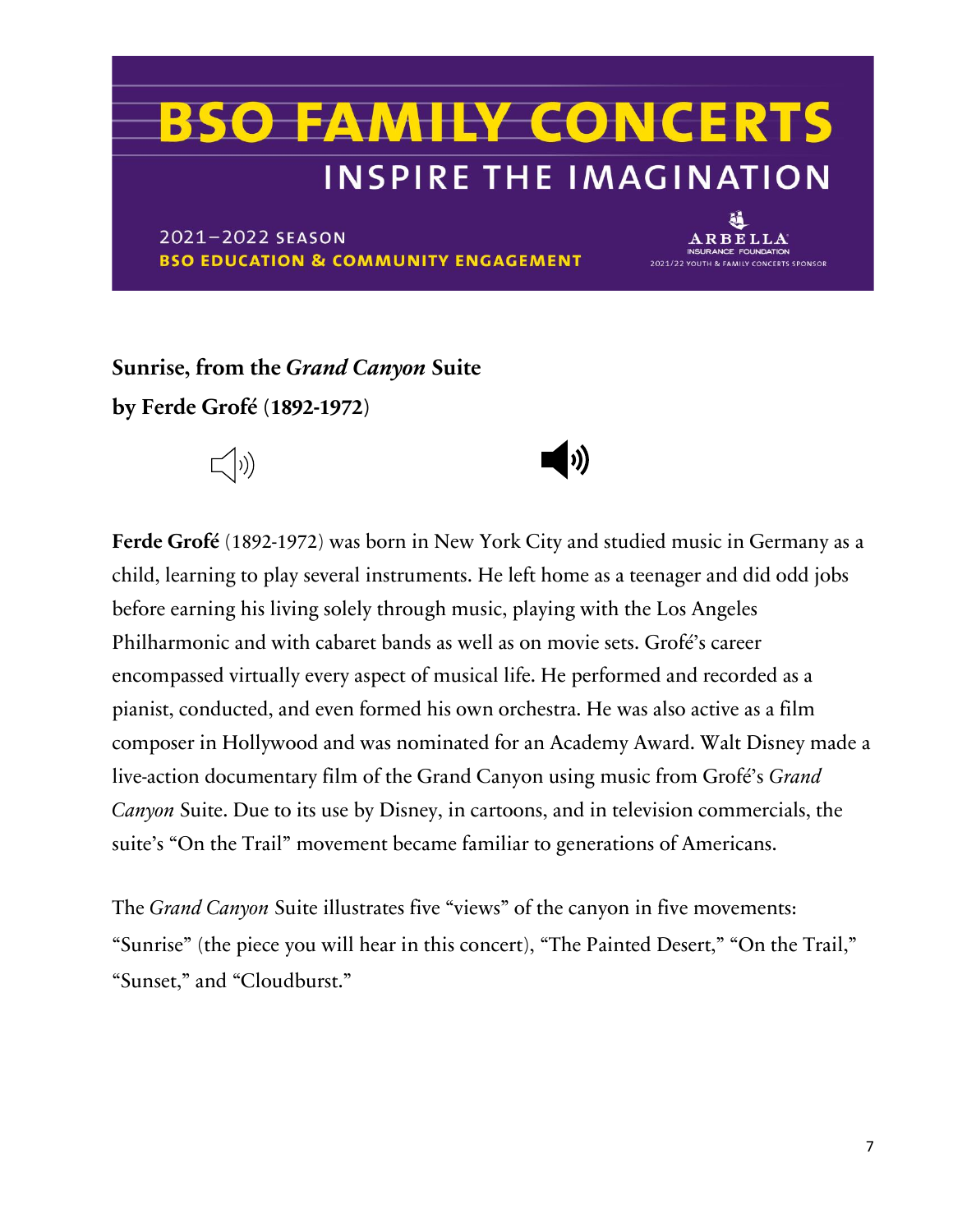

#### **Things to listen and look for:**

Have you ever gotten up very early in the morning, and watched and listened to the world "waking up"? That's what this music is about – only in a very specific place: the Grand Canyon!

The piece starts out slow and quiet...

#### And **gradually gets louder**…

Can you hear "birds"? Can you hear "crickets"?

What images or pictures do you imagine as you listen to the music?

Between about 4 minutes into the piece and the end, the music gets increasingly **loud and fast –** ending *fortissimo* **(VERY LOUD).**

What do you think is happening at the Grand Canyon in the last section of this song, when the music becomes faster and very loud?

#### **Listen**

Use this [link](https://www.youtube.com/watch?v=zEaif_5wXrY) to listen to "Sunrise" (and if you like, other parts of the *Grand Canyon* Suite).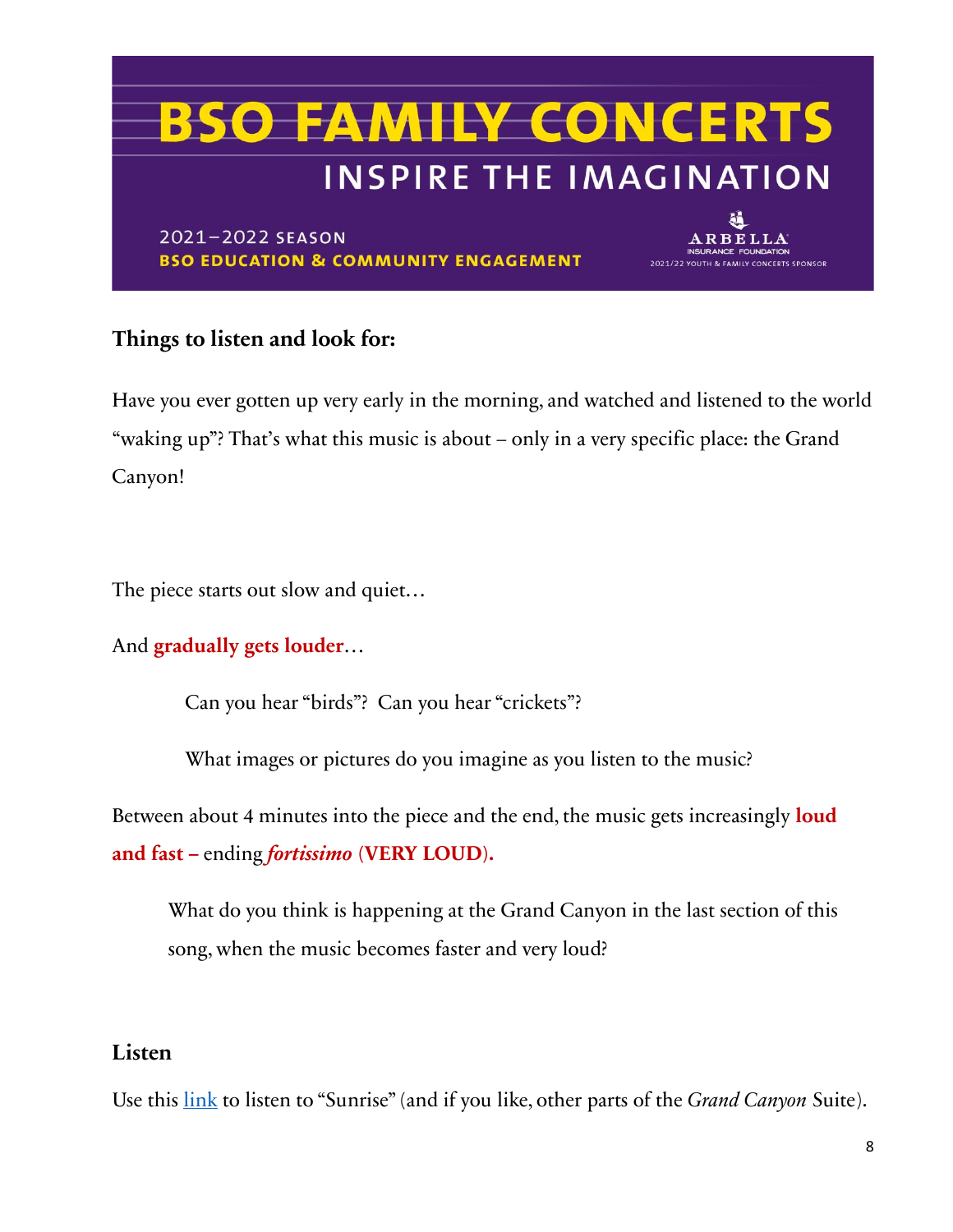2021-2022 SEASON **BSO EDUCATION & COMMUNITY ENGAGEMENT** 

ARBELLA 2021/22 YOUTH & FAMILY CONCERTS SPONSOR

**Storm, from Four Sea Interludes from** *Peter Grimes* **by Benjamin Britten (1913-1976)**



Benjamin Britten (1913-1976) graduated from the Royal College of Music when he was only 19. In 1944, BAI Music Director Serge Koussevitzky commissioned him to write his opera *Peter Grimes,* which was a huge success and established him as one of England's most important composers. *Peter Grimes* takes place on the coast of Suffolk, England, where fishermen and villagers are exposed to the challenges of the seafaring way of life. "Storm" from the Four Sea Interludes reminds us of the destruction that Nature can sometimes unleash.

#### **Things to listen and look for:**

This piece begins **loud** – Listen for the strong **drum**beats! Listen for the **piccolo** and **flute** playing high notes. Listen for the **cymbals**!

> What part of the storm "story" do you think the **drum** is telling? The **cymbals**? The **piccolo** and **flute**? The **string instruments**? The **brass instruments**?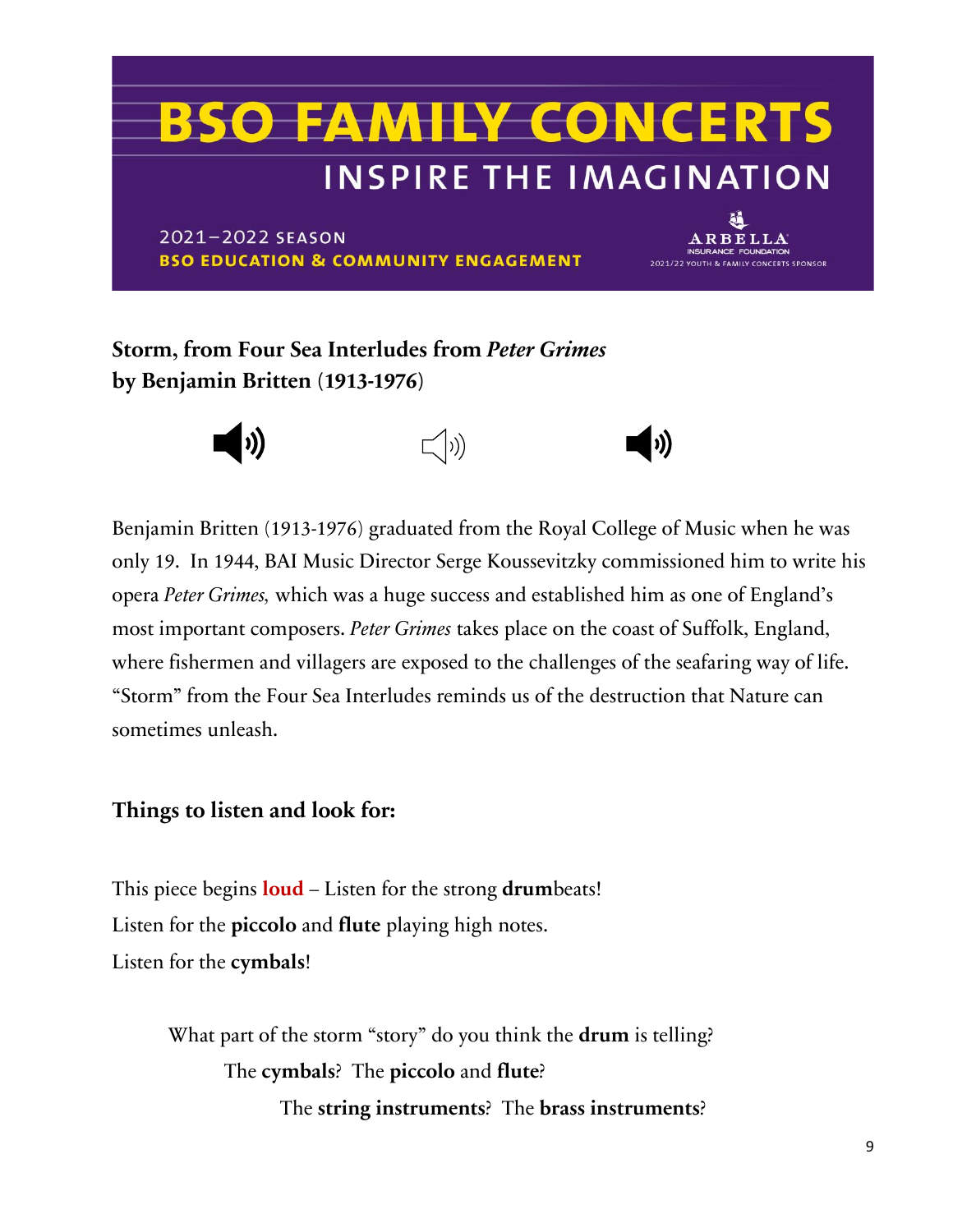

About halfway through, the music gets soft and **quiet** – What part of the storm is this? Then at the end, it gets very **loud** again. What do you imagine is happening?

#### **Listen**

Click [here](https://www.youtube.com/watch?v=PUMmPdFsauQ) to listen to this music while looking at a painting of a storm scene. Click [here](https://www.youtube.com/watch?v=JAxd_caebXc) to see the American Youth Symphony performing this piece.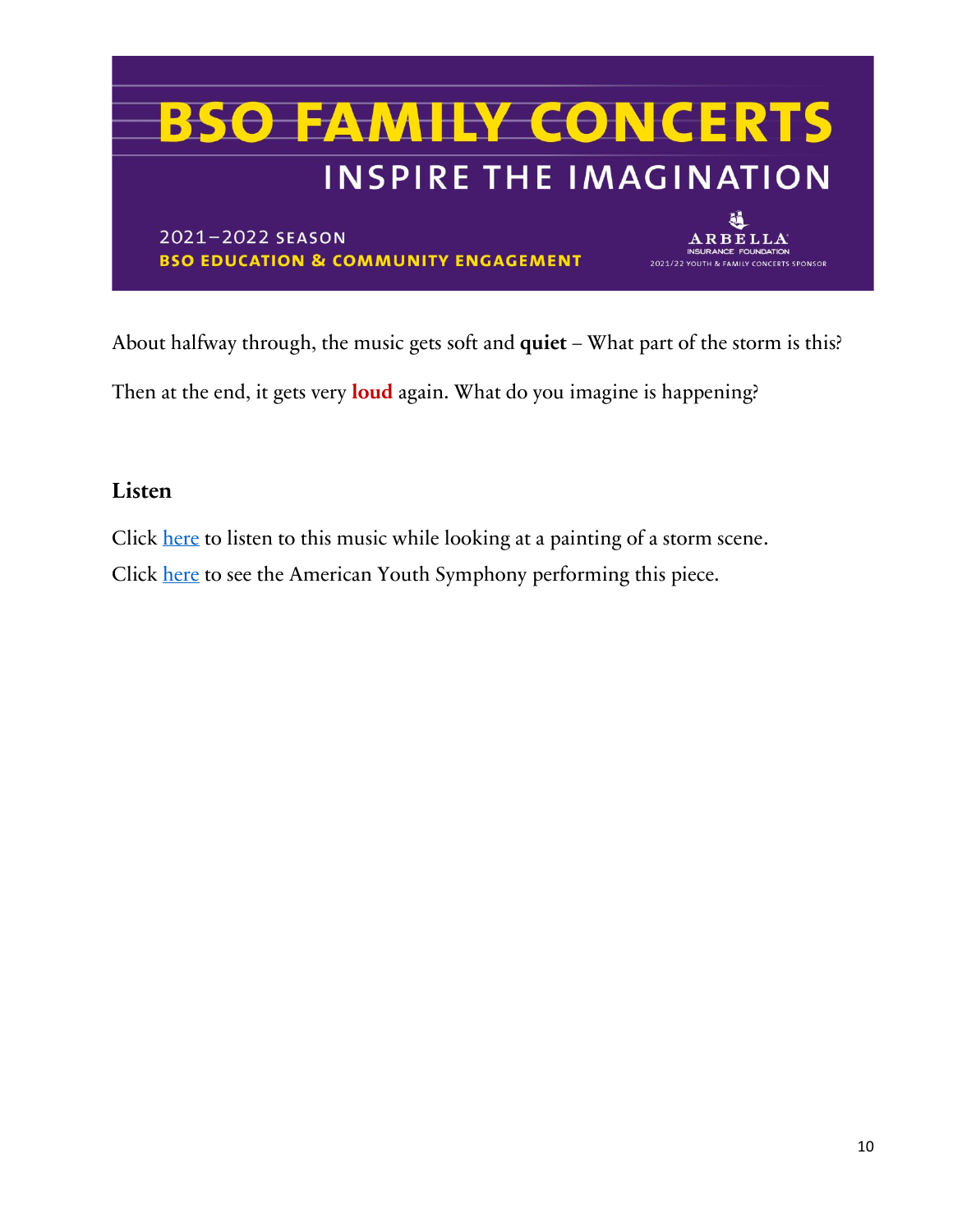2021-2022 SEASON **BSO EDUCATION & COMMUNITY ENGAGEMENT** 

ARBELLA 2021/22 YOUTH & FAMILY CONCERTS SPONSOR

**Intermezzo from** *Cavalleria rusticana* **by Pietro Mascagni (1863-1945)**



Despite fame during his lifetime, Pietro Mascagni (1863-1945) is today known outside of Italy for only one piece, his one-act opera *Cavalleria rusticana* ("Rustic Chivalry"), which is still performed frequently throughout the world. This piece is an example of "verismo" opera, that is, opera that draws on real life and "ordinary" people for its source material, rather than larger-than-life historical or legendary figures and stories. *Cavalleria rusticana* tells the story of a Sicilian love triangle among Turiddu, Lola, and Alfio. At the end of the opera, Turiddu and Alfio are preparing for a duel to the death. The famous Intermezzo describes the tranquil scene of the village square, empty of people, contrasting sharply with the conflict and violence of the scenes before and after.

#### **Summary, and things to listen and look for:**

This piece is a slow one, describing a peaceful, calm scene. It is fairly quiet at the beginning, gets **louder** about half-way through, then gets quiet again at the end.

Notice how the **string instruments** start off, then have a "conversation" with the **oboe**'s high notes.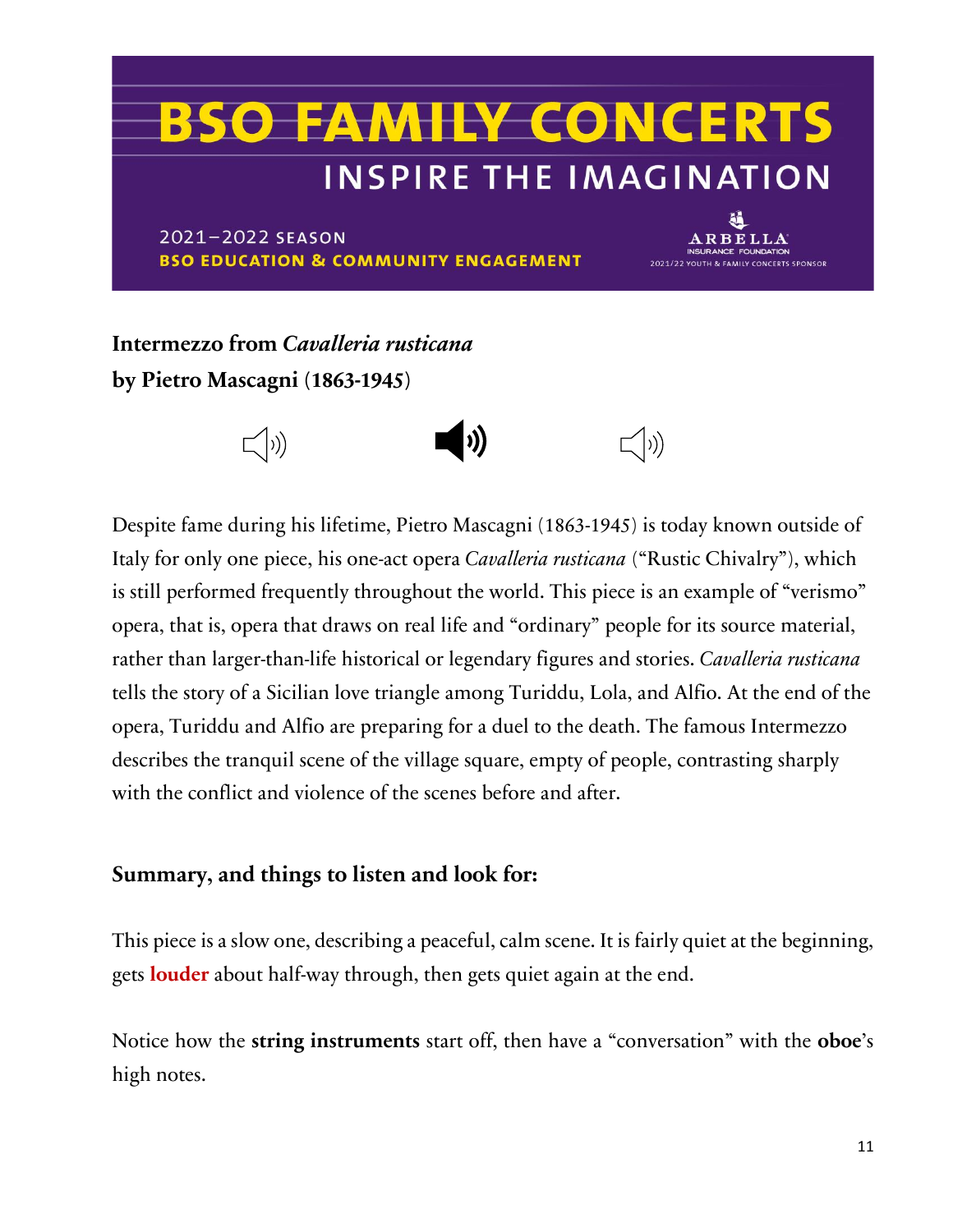

After that, listen and watch for the **harp** (you can really notice the **harp** in the second YouTube video below!).

On the final note, can you hear the **piccolo?**

In the first YouTube video below, can you see how the conductor's arm and hand movements indicate when the music will be **loud**, and when it will be *softer* or quieter?

#### **Listen**

Click [here](https://www.youtube.com/watch?v=eMLNWfhLTSE) for a great view of a conductor leading an orchestra in playing this piece.

Click [here](https://www.youtube.com/watch?v=QmnBmmGWJ00) for more close-ups of different orchestra members playing this piece, including the **harpist**.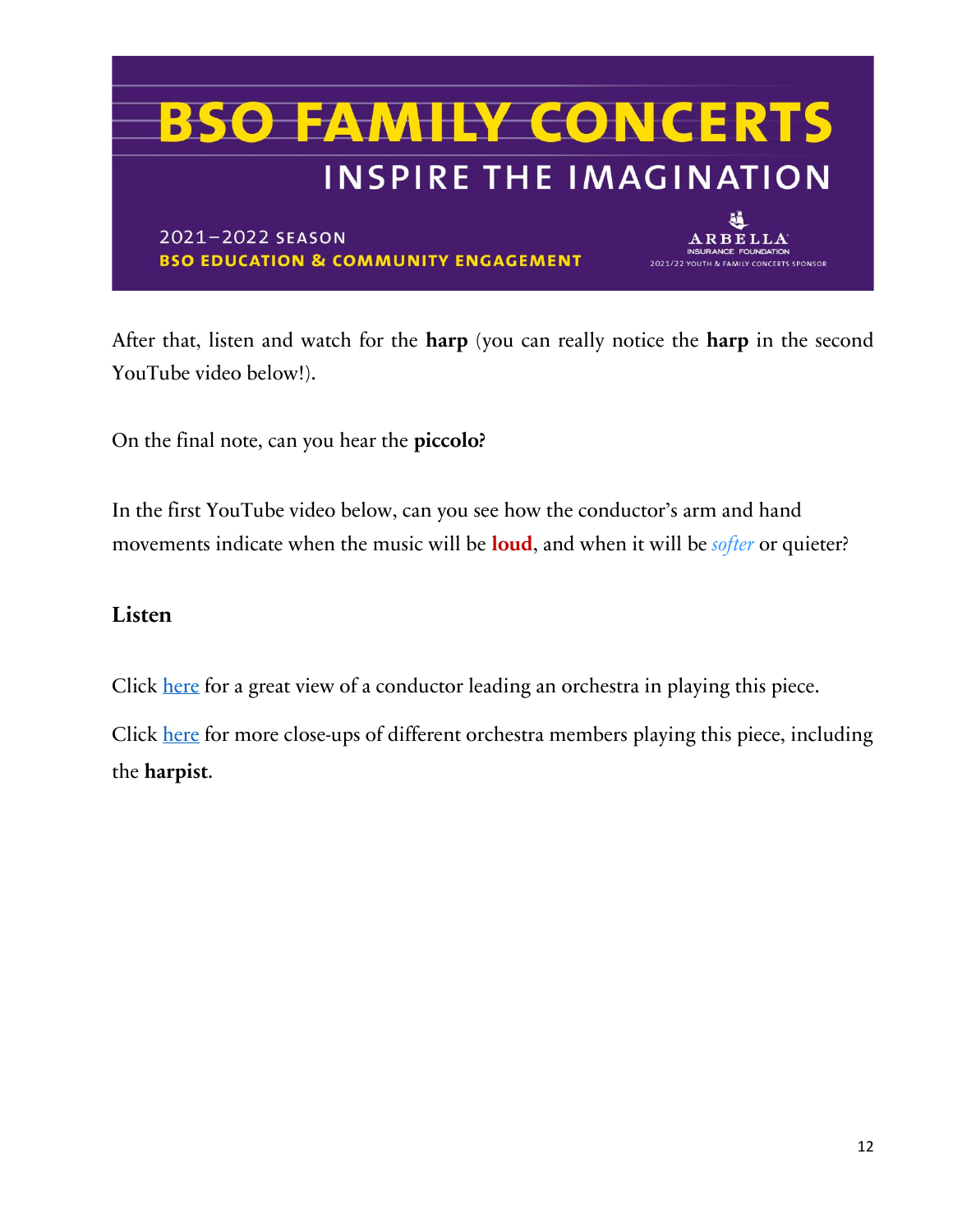2021-2022 SEASON **BSO EDUCATION & COMMUNITY ENGAGEMENT** 

**ARBELLA** 2021/22 YOUTH & FAMILY CONCERTS SPONSOR

**"Chester" from** *New England Triptych* **by William Schuman (1910-1992)**



William Schuman was born and raised in New York City. Among his many honors included the first Pulitzer Prize for Music as well as becoming president of both the Juilliard School of Music and, later, Lincoln Center. He composed for orchestra, chorus, and concert band, completing eight symphonies as well as a violin concerto, choral music, ballet music, and film scores.

*New England Triptych* is a three-movement work incorporating the melodies of William Billings, often regarded as America's first composer. "Chester" became Billings' most popular song and was frequently sung by soldiers during the American Revolution. Like many songs from the time, the title "Chester" was simply named for an arbitrary town and had nothing to do with the subject of the song. The song told the story of how American soldiers responded in battle to British aggression.

#### **Things to listen and look for:**

This piece begins soft and slow… then gets **louder**.

You may notice that the **tempo** gets faster at some point.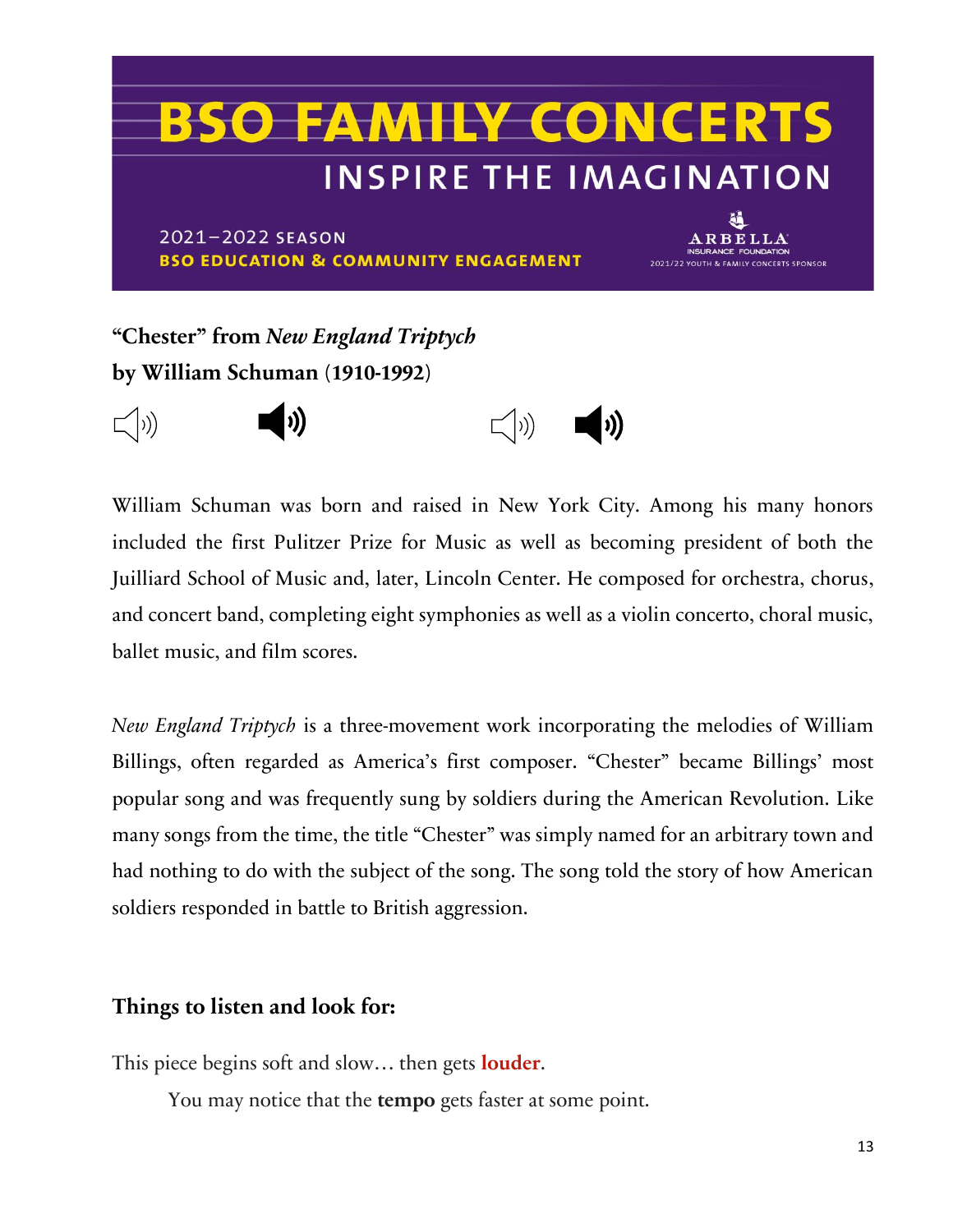2021-2022 SEASON **BSO EDUCATION & COMMUNITY ENGAGEMENT** 

ARBELLA 2021/22 YOUTH & FAMILY CONCERTS SPONSOR

Listen for the **cymbal**… and for **drumrolls.**

Can you hear some instruments echoing or repeating musical patterns that other instruments have played before?

At some point close to the end, you may notice that the music gets quieter again…

then **louder**, with a *crescendo* to a **loud** and dramatic ending!

#### **Listen**

Click [here](https://www.youtube.com/watch?v=E_St8bsx31A) to see a high school choir performing William Billings' "Chester." Click [here](https://www.youtube.com/watch?v=ktVJcwbv-ag) to listen to a version of William Schuman's "Chester."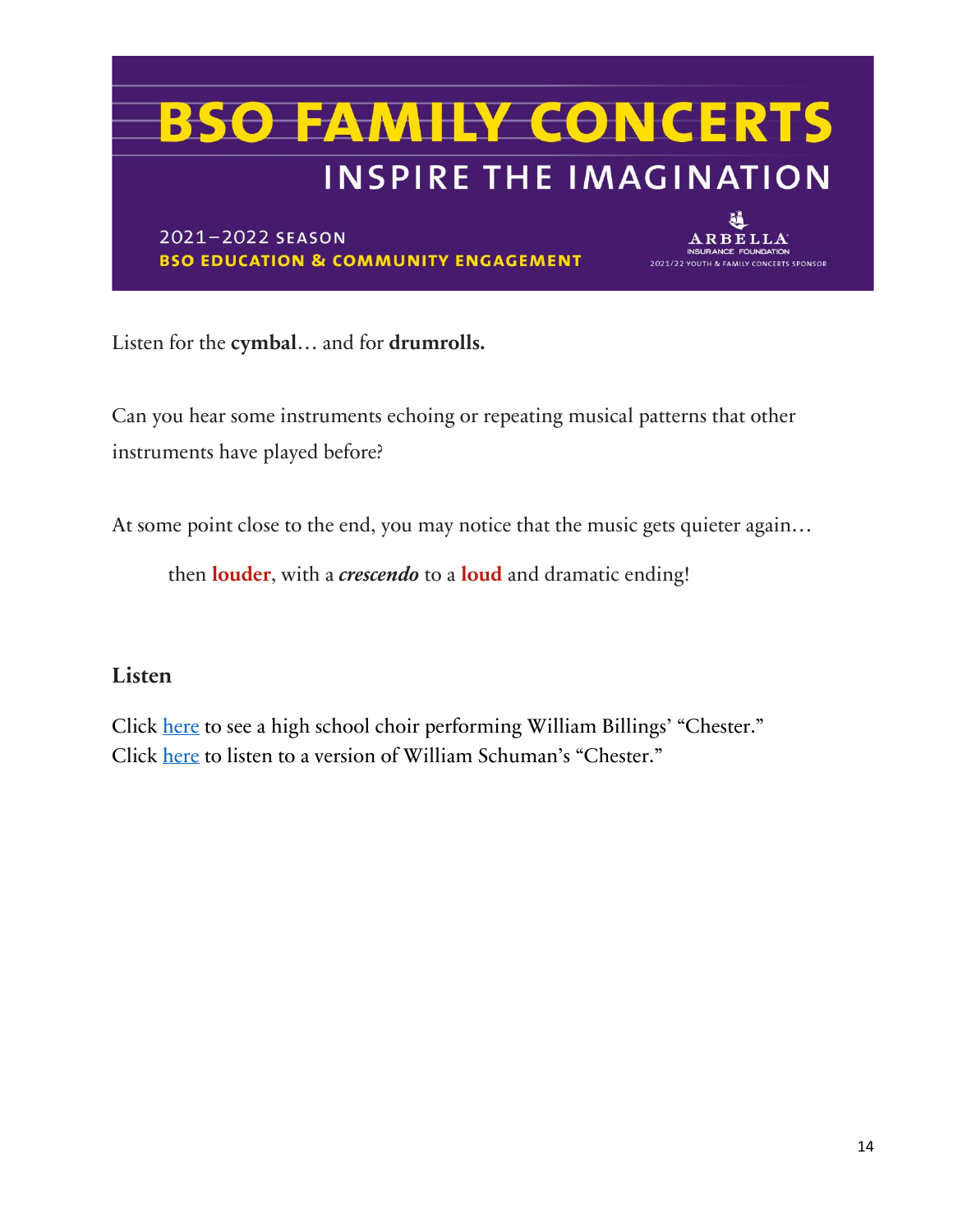2021-2022 SEASON **BSO EDUCATION & COMMUNITY ENGAGEMENT** 

**ARBELLA** 2021/22 YOUTH & FAMILY CONCERTS SPONSOR

### **Symphony No. 1 in E minor: III. Juba Dance by Florence Price (1887-1953)**



Florence Price was the first African American woman to have a composition played by a major orchestra. She was a classical composer, pianist, organist, and music teacher. Born in Little Rock, Arkansas, she studied music at New England Conservatory in Boston at age 16. She moved to Chicago with her family in 1927 as part of the Great Migration. Symphony No. 1 was premiered by the Chicago Symphony Orchestra in 1933, as part of the World Fair. This is a big deal in itself, but it is made even more important because Price is the first African American woman composer who had classical music performed by a major symphony orchestra.

Juba Dance is the 3rd movement of the symphony. Juba is a musical tradition where body percussion is used to accompany singing and dancing. It is named from social dances of enslaved West African people who were forced to work on plantations. Plantation owners were afraid that enslaved people were sharing secret codes in the rhythm of their drums, so they banned instruments!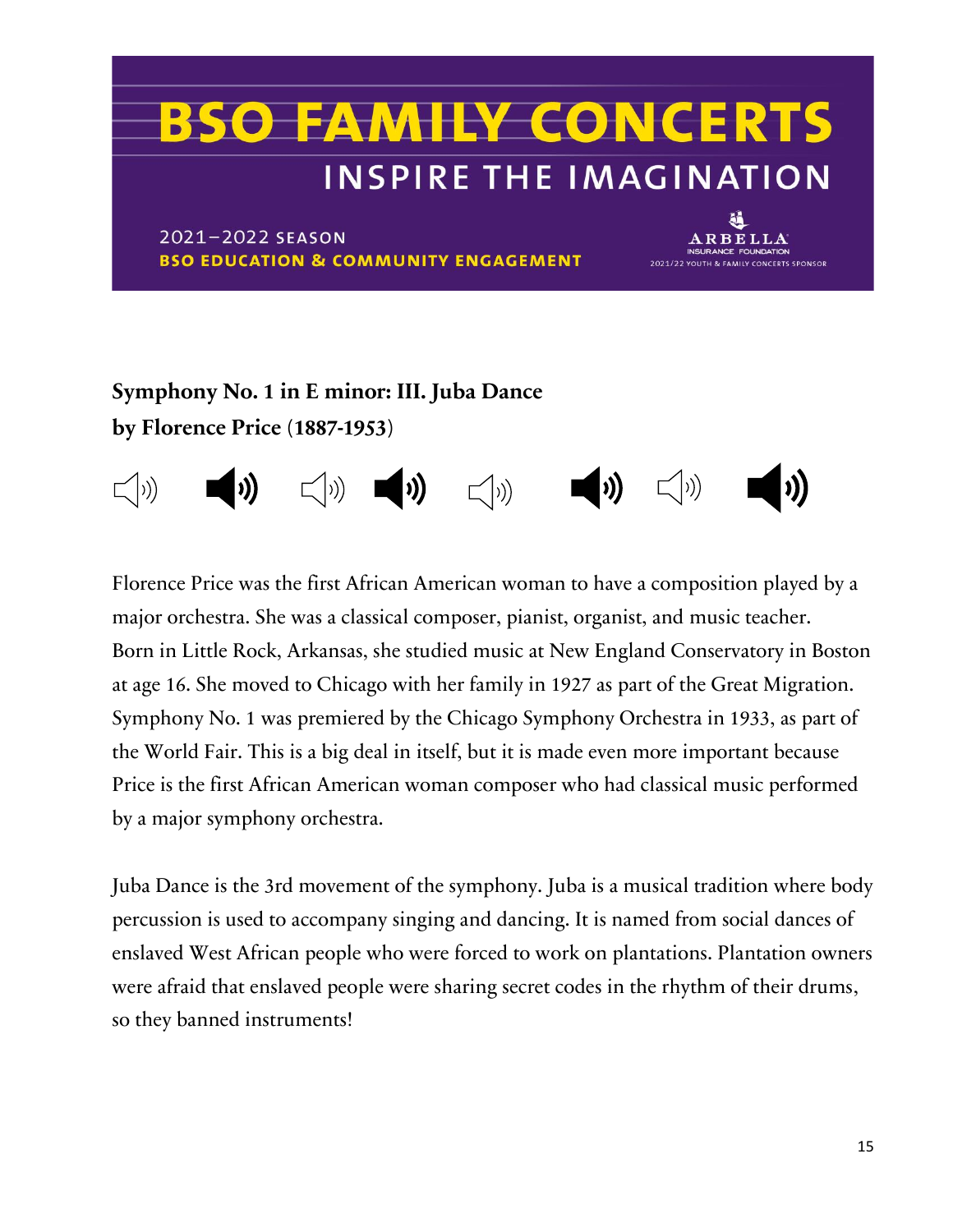2021-2022 SEASON **BSO EDUCATION & COMMUNITY ENGAGEMENT** 

ARBELLA 2021/22 YOUTH & FAMILY CONCERTS SPONSOR

#### **Summary, and things to listen and look for:**

This is a fast piece, with lots of changes in dynamics (loudness and quietness). It starts out quiet, then gets **loud**…

Quiet, then **loud** again…

Quiet, then **loud**…

And once more, quiet, then **LOUD!**

Listen for the *sl—i –ding* **trombone.**

What other instruments or musical patterns help to create a sense of **movement** in this "dance song"?

Listen for the **percussion** at the end of the piece: **drums,** then a final **cymbal** *CRASH!*

#### **Listen (and watch)**

You can watch and listen to a version of this piece with a dance performance [here.](https://www.youtube.com/watch?v=FhXC3d46Po0) You can watch and hear a university orchestra perform this piece [here.](https://www.youtube.com/watch?v=KEiP6g2iRxs)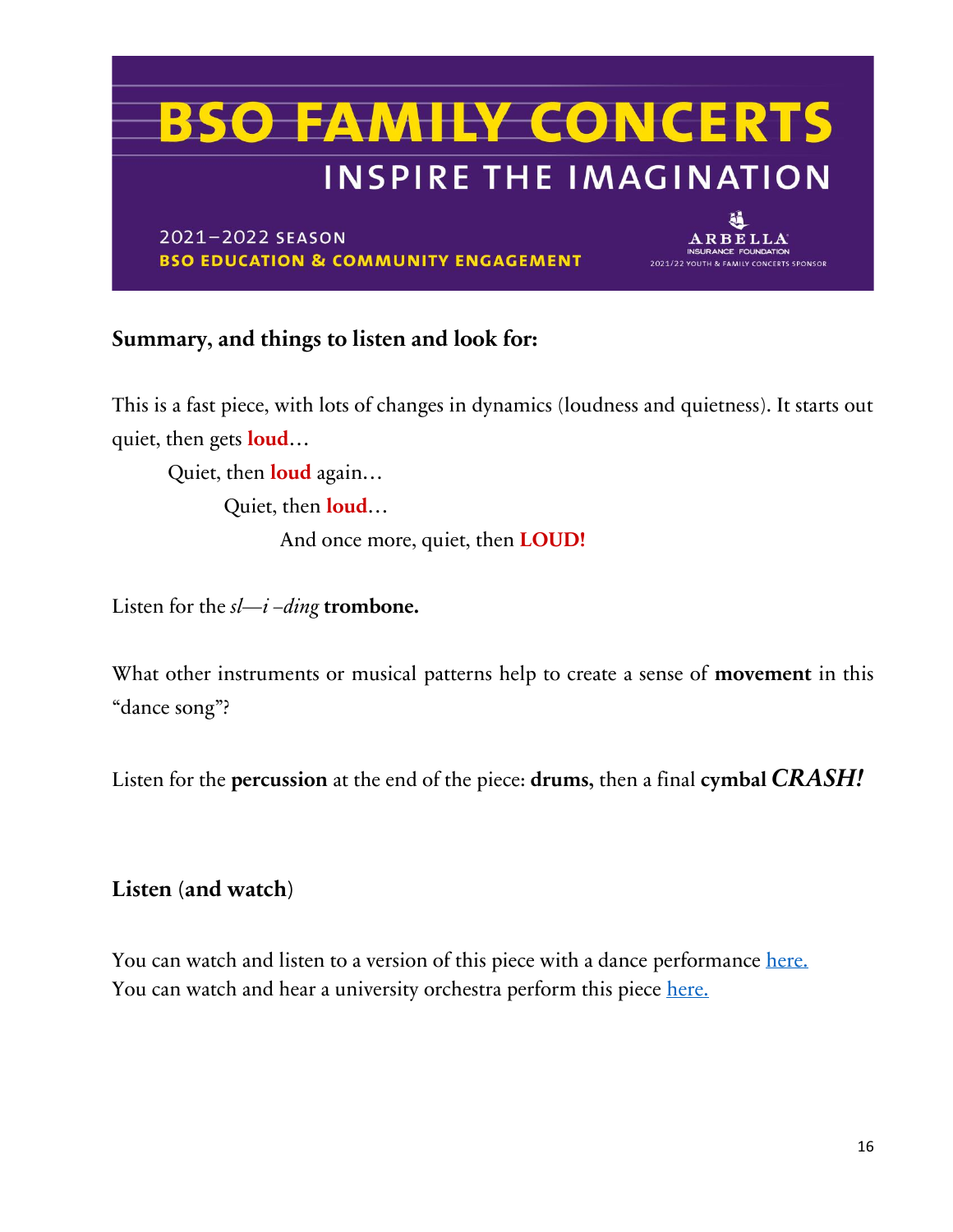2021-2022 SEASON **BSO EDUCATION & COMMUNITY ENGAGEMENT** 

ARBELLA 2021/22 YOUTH & FAMILY CONCERTS SPONSOR

### *Les Préludes***,** *Symphonic poem* **by Franz Liszt (1811-1886)**



The Hungarian composer Franz Liszt (1811-1886) was known as the best, showiest, most virtuosic pianist of his time, and perhaps of all time. He was very well-traveled and wellconnected: he counted among his friends the composers Hector Berlioz, Frédéric Chopin, Clara and Robert Schumann, Camille Saint-Saëns, and many others. He eventually became father-in-law to the opera composer Richard Wagner, who married Liszt's daughter Cosima. Outside of music, Liszt was also acquainted with many writers and artists and members of the nobility.

Liszt wrote music mostly for his own instrument, the piano. Like many Romantic composers, Liszt based many of his own original works on ideas and characters from literature, like William Shakespeare's Hamlet and the epic poem *Commedia* by Dante Alighieri, calling these works "symphonic poems." *Les Préludes* was the first musical piece by Liszt or any other composer that was called a "symphonic poem." The poetic connection is reflected in the piece's variety of moods, from passionate and lyrical to stormy. Liszt was an innovator in creating very different moods using the same basic musical material.

#### **Things to listen and look for:**

What **"moods"** does the music express? At the beginning? In the middle? At the end?